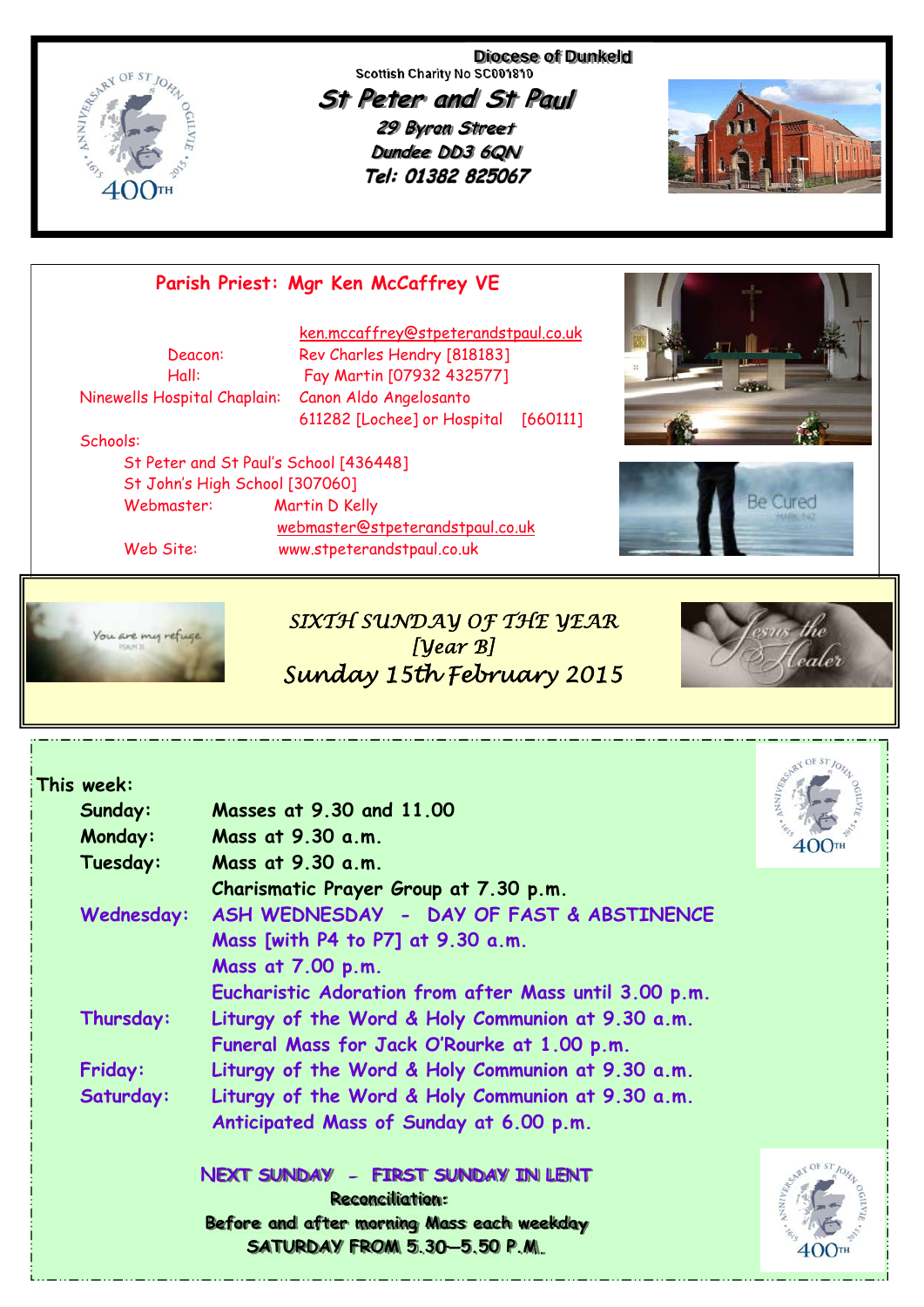#### PLEASE PRAY FOR:

For our recently deceased: **Jack O'Rourke, Irma Zampolini, Dennis Kierans & Audrey Hill**  And for all whose anniversaries occur at this time**: James Brough, Leo Kierans, George Armstrong, Mamie Steele, Betty Murphy, Heidi Devlin, Ruby Law, Vena Smith, Sheila Murphy, Susan Conway, Joanna Jaletzky, Chic Kelly, James Dailly, Margaret Dailly, Meg Vance, Pamela Robertson, Bernadette Chapman & Mary Carroll** 

For those sick in hospital: **Baby Orryn Glancy, Baby Christopher Kane, & Pauline Murphy**  And all those who are sick or housebound in our parish and receive the Eucharist each Sunday:

> **If one of your family is in hospital, you should let Canon Aldo know. If someone is sick at home, please let Fr Ken or Deacon Charles know. Please let us know if you are going into hospital and we will let Canon Aldo know**



**Fund**

### EUCHARISTIC ADORATION on Wednesdays,

in the Small Chapel [enter by side door] from 10.00 to 3.00 Please try to make a visit to the Blessed Sacrament during the day

#### **CHILDREN'S LITURGY OF THE WORD**

**CHILDREN'S LITURGY OF THE WORD** will continues today at 11 o'clock Mass.



#### SHORT TERM PLEDGE FOR LENT

The Pioneer Total Abstinence Association of the Sacred Heart is once again promoting the SHORT TERM PLEDGE FOR LENT. This is simply a promise to abstain from all intoxicating drink during Lent. Prayer Leaflets are available at the back of the Church

#### **ASH WEDNESDAY**

**We begin the Season of Lent on Wednesday, a day of FAST and ABSTINENCE.** 

 **The senior pupils will attend Mass on Wednesday at 9.30 a.m., when ashes will be distributed. There will also be an EVENING** 

**MASS at 7.00 p.m.** 

**During Lent, there will be EVENING MASS here each Tuesday [beginning 24th February] at 7.00 p.m., and on Wednesdays in St Mary's, Lochee, also at 7.00 p.m. An opportunity for those working to attend a weekday Mass**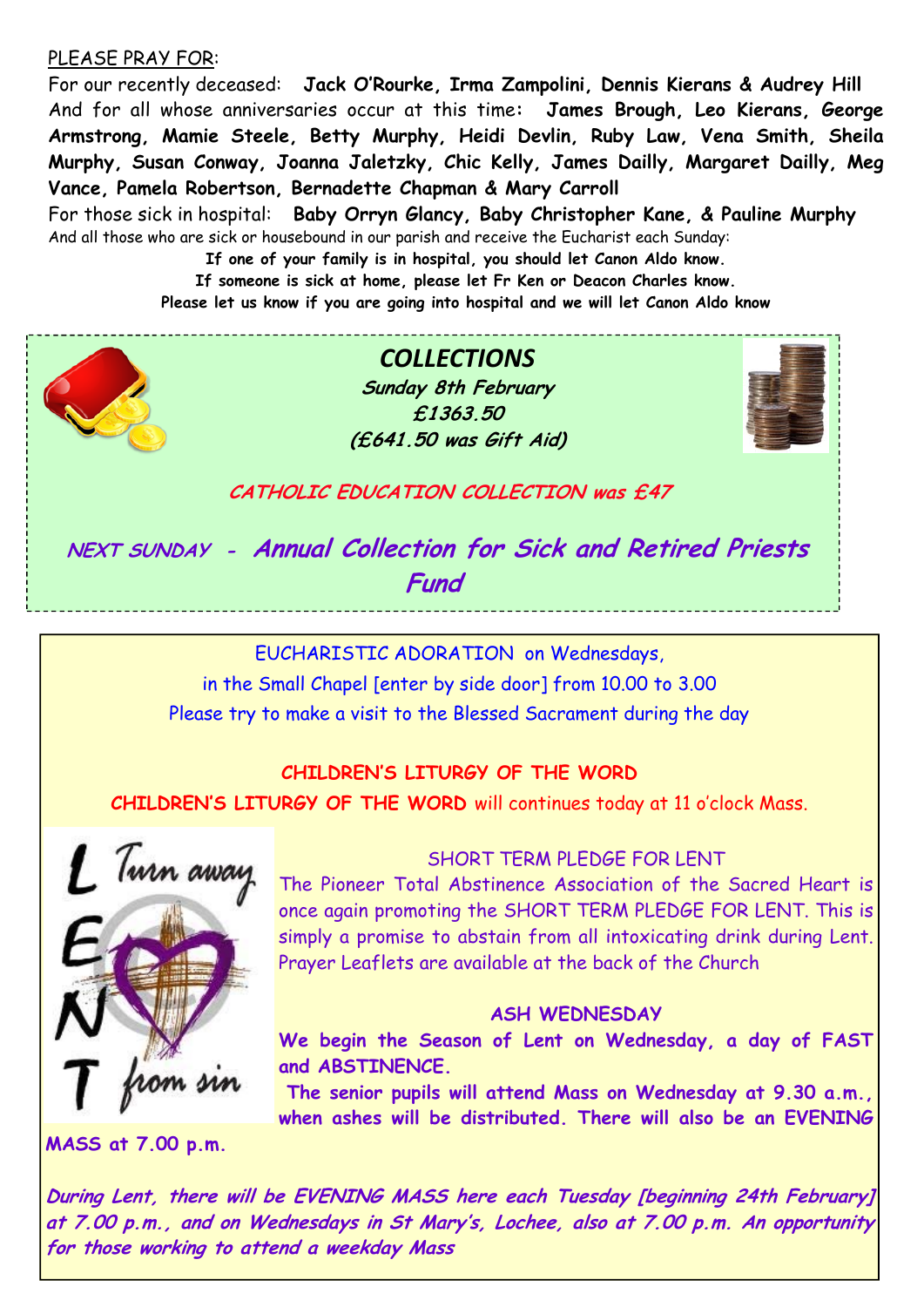#### DREADED DISEASES

The disease most dreaded by the Jews of old was leprosy. It was an infectious plague which struck fear and horror into its victims because there was no hope of a cure. The fate of the leper was truly pathetic. As soon as the first signs of the disease appeared, the afflicted person was debarred from all social life and forced to withdraw from society. This meant bidding farewell to his family, leaving behind his way of life, his trade, everything and everybody he had known and loved. It was a farewell as final as death. The mental anguish and heartbreak of being completely banished from the local community, was utterly devastating. In every sense the leper was an outcast, with no hope of enjoying human companionship or receiving love. The victim was reduced to the status of a non-person, scavenging for food on the town dump, with a warning bell slung around his neck. Moreover, it was taken for granted that the disease was a punishment for sin and a sign of separation from the life-giving power of God. The prophet Isaiah used leprosy as a symbol of how diseased God's people were when they were unfaithful to him.

The gospel shows us how Christ was moved to compassion when he met the leper. He was not afraid to reach out and touch the infected man. This is only one of many personal encounters between Jesus and sick people, where his compassion is so evident. It says something profound about the healer, as a font of mercy, and gives us an insight into God's caring approach to physical and spiritual sickness. Spiritual leprosy is a reality in every age. It's a sickness of the soul which cuts us off from God and is much more serious because it remains invisible and goes unnoticed for a much longer time. The really good news for all of us is that just as Jesus reached out to touch and cure the leper, he stretches out his healing hand to bind up the wounds of all our sins.

It's a day to be mindful in our prayers of people who are victims of Aids, or Ebola those modern plagues which threatens the health and lives of thousands all over the world. The Aids generation has come of age and they are the social lepers of our times. What is often forgotten is that they are still people. As yet, there is no cure or vaccine to prevent the infection. Anyone who makes self-righteous statements with - deep conviction like 'Aids is the wrath of God' or 'Serves them right, they have made their bed, let them lie on it,' does not have the heart and mind of Christ. By the very nature of our discipleship, the Lord sends us out to heal, reconcile and love unconditionally. God's power is in its kindness which reaches hearts in ways beyond explaining. While we might feel a pang of moral outrage at the treatment received by lepers in the time of Christ, if the need arose could we be counted upon to bring his healing and compassion to a friend threatened by the dreaded disease of Aids?